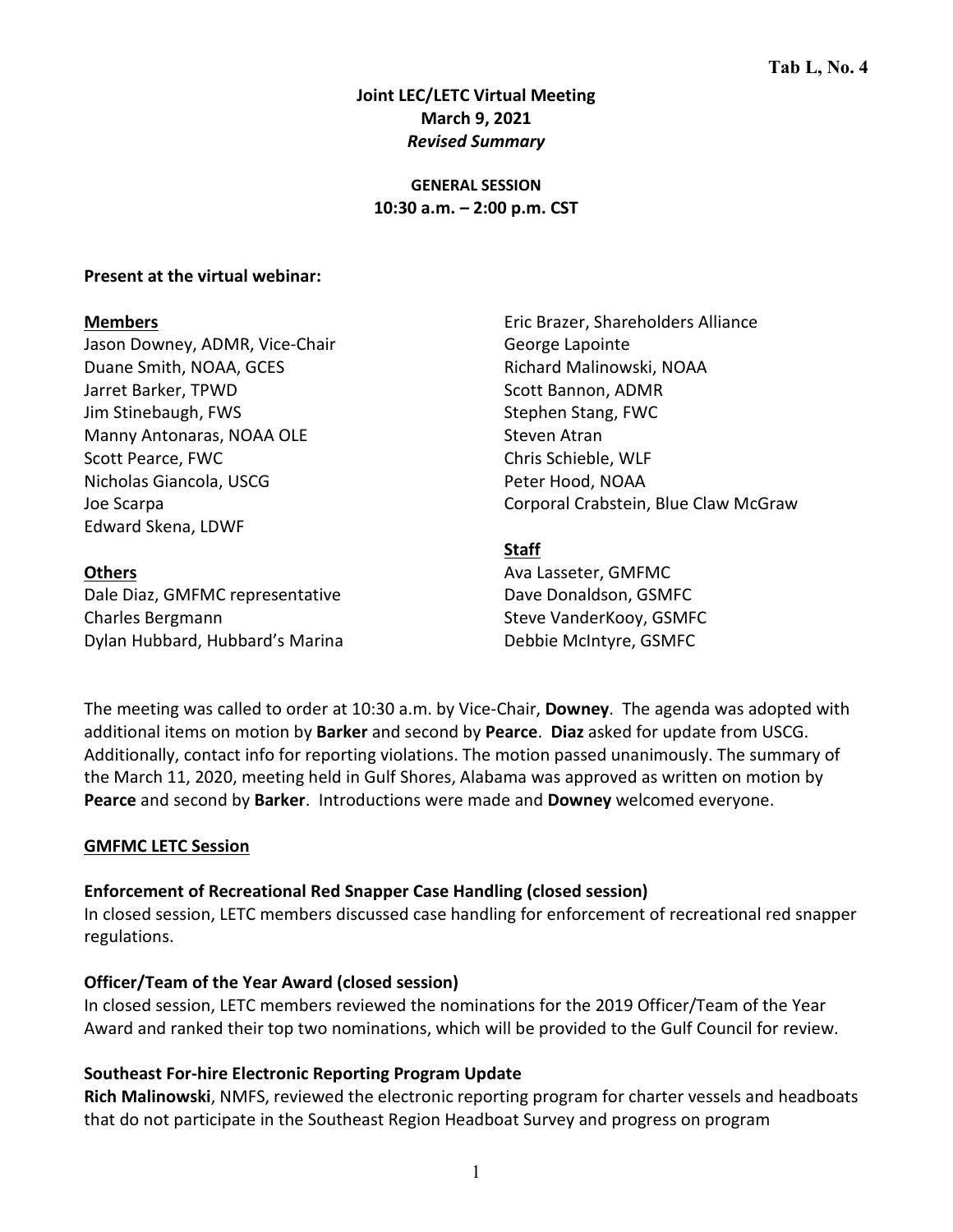implementation. Phase 1 has been implemented, while Phase 2 has not. **Malinowski** reviewed the online portal for law enforcement officers to monitor vessel notifications and activity and confirmed that officers would be receiving email notifications, similar to those for the commercial individual fishing quota (IFQ) programs. He noted that law enforcement's role is seen largely as compliance assistance. **Antonaras** noted that compliance remains mandatory during the initial 6-8 months, but that they will be focused on ironing out issues and conducting outreach during that time. This process of implementation is designed to be similar to the initial stages of implementation of the commercial IFQ programs.

## **Cobia Management (Amendment 32)**

**Lasseter** reviewed the actions under development by the Gulf Council for modifications of management for cobia. Actions are being considered which could modify the possession limit, establish a trip/vessel limit, and modify the minimum size limit. **Lasseter** will provide updates to the LETC as the document develops.

## **Lane Snapper and Changes to Accountability Measures**

The Gulf Council took final action on a document that will change the trigger for an in-season fishing closure to any year in which the annual catch limit is expected to be caught. **Lasseter** reviewed the action with the group and asked if LETC members are receiving timely notice of in-season closures and whether modifications to accountability measures in general should be included in the pre and post-Council email updates. **Smith** noted that as a general enforcement issue, it is preferable to have fixed season closures as opposed to in-season closures. As they often occur with little notice, in-season closures require timely communication to law enforcement officers, who then must educate the public.

## **Illegal Charters Discussion**

**Pearce** and **Scarpa** summarized recent activities to address the issue of illegal charters (i.e., nonfederally permitted vessels taking paying passengers fishing in federal waters). This includes a meeting among state and federal law enforcement offices and for-hire operators in St. Petersburg. Pearce and Scarpa noted that law enforcement intends to have biannual meetings to share information regarding ongoing law enforcement efforts to address illegal charters.

## **Other Business**

# **Implementation of the Mask Mandate in the Maritime Transportation System**

**Giancola** shared the USCG's interpretation of the recent mask mandate, stating that the mask mandate applies to commercial and charter vessels and that the USCG is following the CDC guidelines. **Giancola** will arrange to have a legal office representative from District Eight speak to the Gulf Council at its April 2021 meeting to clarify how the USCG will enforce the mask mandate. NOAA OLE was also requested to provide further clarification to the Gulf Council at its April 2021 meeting.

# **Fish Rules App**

LETC members have noted that it would be helpful to include the state-specific contact information for reporting violations. **VanderKooy** will provide a list of contact numbers from the last Officers' Pocket Guide published by the GSMFC for LETC members to review for accuracy. **Lasseter** will provide the list to Gulf Council staff to be incorporated into the Fish Rules App.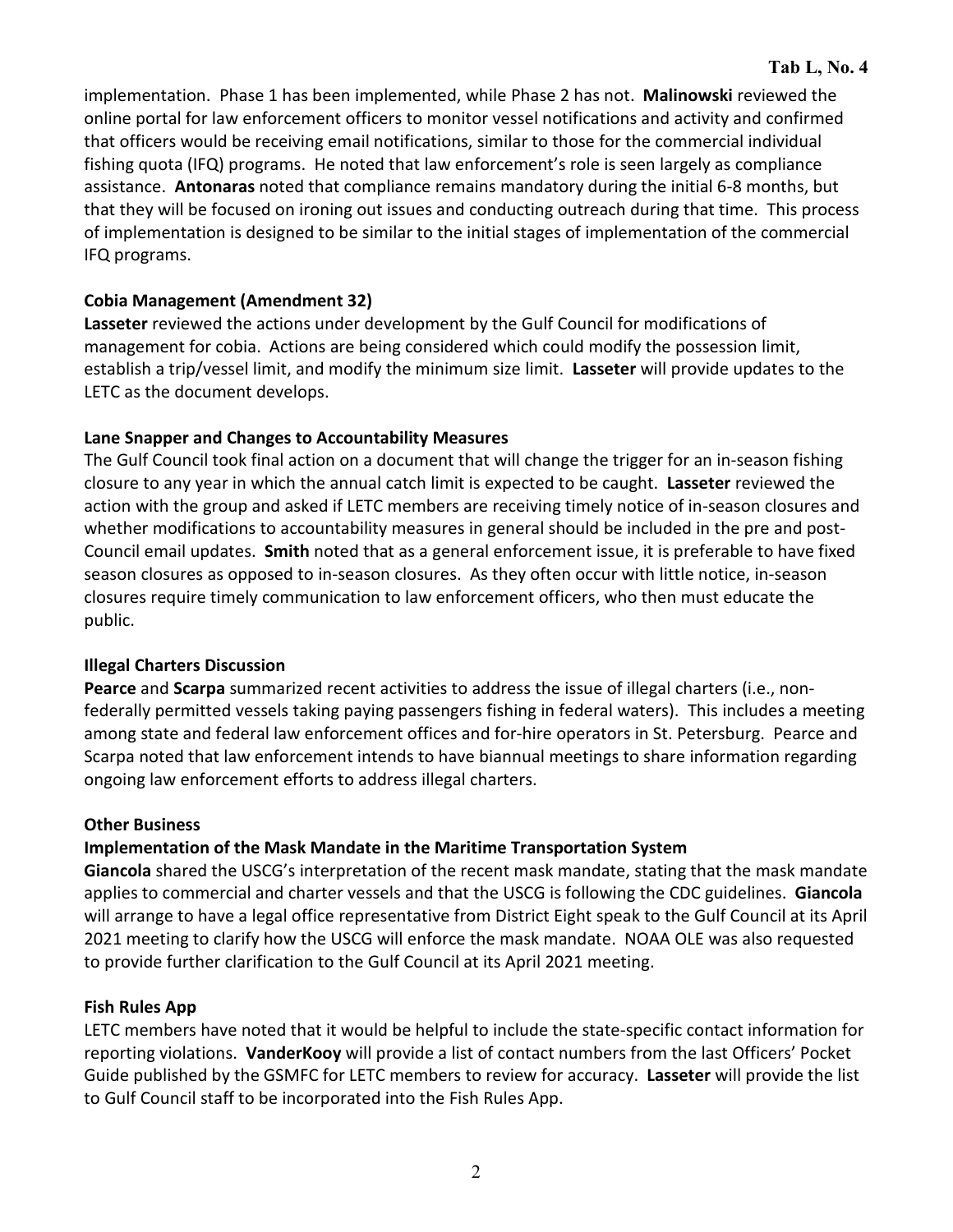# **Tab L, No. 4**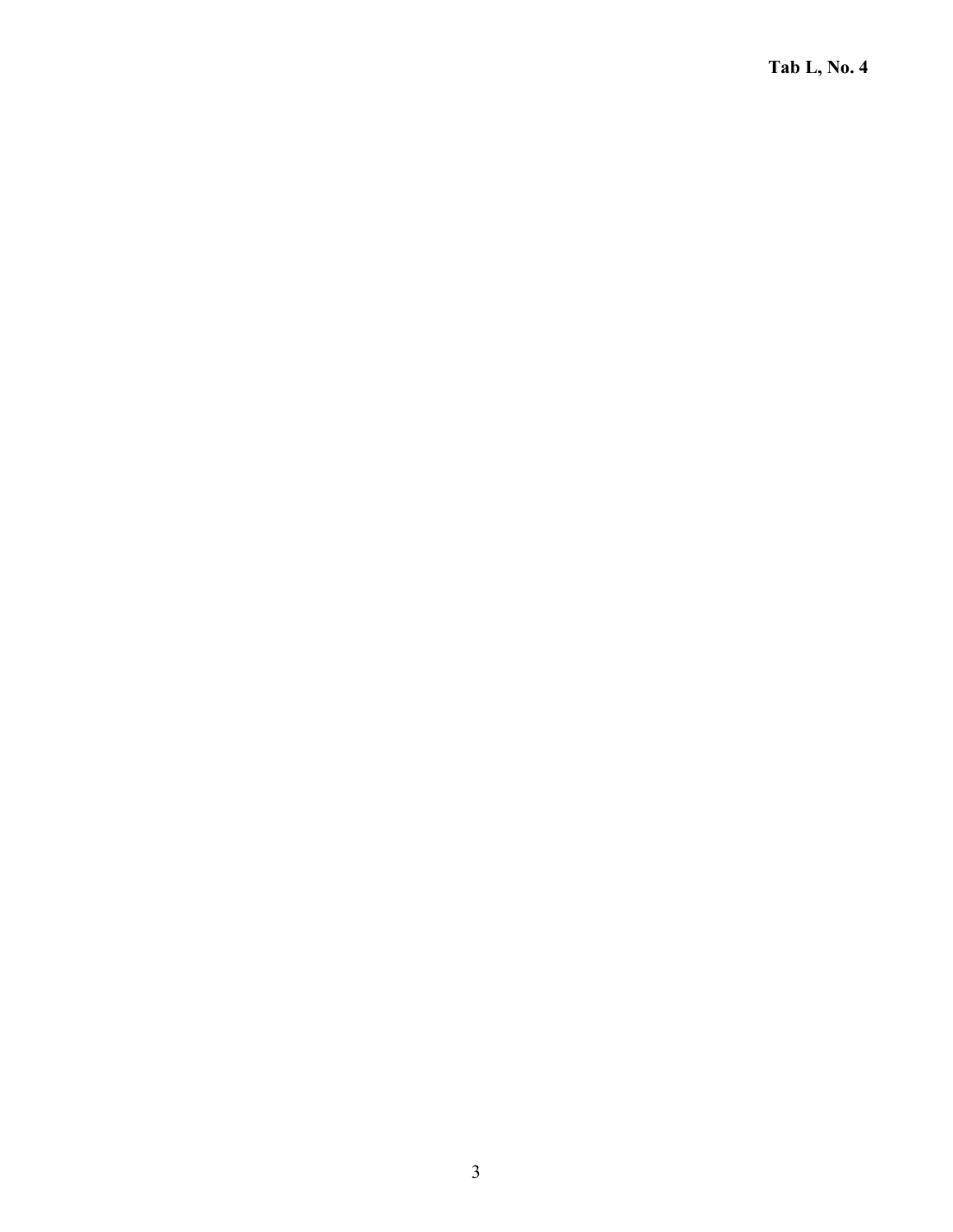## **GSMFC LEC Session**

## **Approval of 2021 Strategic Plan**

After discussion, the plan was approved on motion by **Pearce** and second by **Skena**.

## **Approval of 2021-2022 Operations Plan**

After discussion, the plan was approved on motion by **Pearce** and second by **Skena**.

## **IJF Program Activity**

**VanderKooy** reported that, due to the pandemic, progress on the Red Drum Profile has been very slow. He plans to initiate a reboot of this task force in the near future.

The pandemic has also impeded the progress of forming the new Mangrove Snapper Task Force. Establishment of this group will take place later this year.

**VanderKooy** stated that the *License and Fees* publication was completed and copies mailed out last September to the LEC, state directors, commissioners, and proxies. It had been discussed at last March's meeting that, because the states are not always providing regulations books in a published form any longer, a format similar to the discontinued *Officers' Pocket Guide* would be a cleaner, simpler way to update the rules and regs each year instead of the current format of the *Law Summary* (Red Book). At the top of each page, there will be a disclaimer stating that this information is current as of a given date and that changes may occur in each state at any time. For definitive enforcement regulations in your area, contact state or federal agencies directly. The entire effort is for archiving so a simpler format would potentially be better anyway. Both publications are mainly used for historical reference and serve as a way of comparing license and fees statistics and tracking regulatory changes over time. **McIntyre** will forward the new template soon requesting that information. **VanderKooy** explained that this document should include each state or agency's information that applies to the majority of the year 2020. **McIntyre** will also send a simple template for the state reps/agencies to use for their LEC reports in the future. Like all GSMFC publications, these are available on the GSMFC website.

## **State-Federal Report Highlights**

Written reports were provided by the individual states/agencies in advance and highlights were discussed.

Florida – **Pearce** provided a written report.

Alabama – **Downey** noted that the Department was attempting to fill some positions, they transferred one officer in and hired four new but then lost a couple which put them back down in enforcement staff again. They will do more hiring soon.

Louisiana – **Skena** noted that the department spent fewer hours this past year on JEA enforcement due to so much time being spent on hurricane and disaster preparedness.

USCG – **Giancola** provided a few updates as IUU continues to be the lead issue the USCG is dealing with. Lanchas take up a lot of patrol and interception time off south Texas. So far, they have